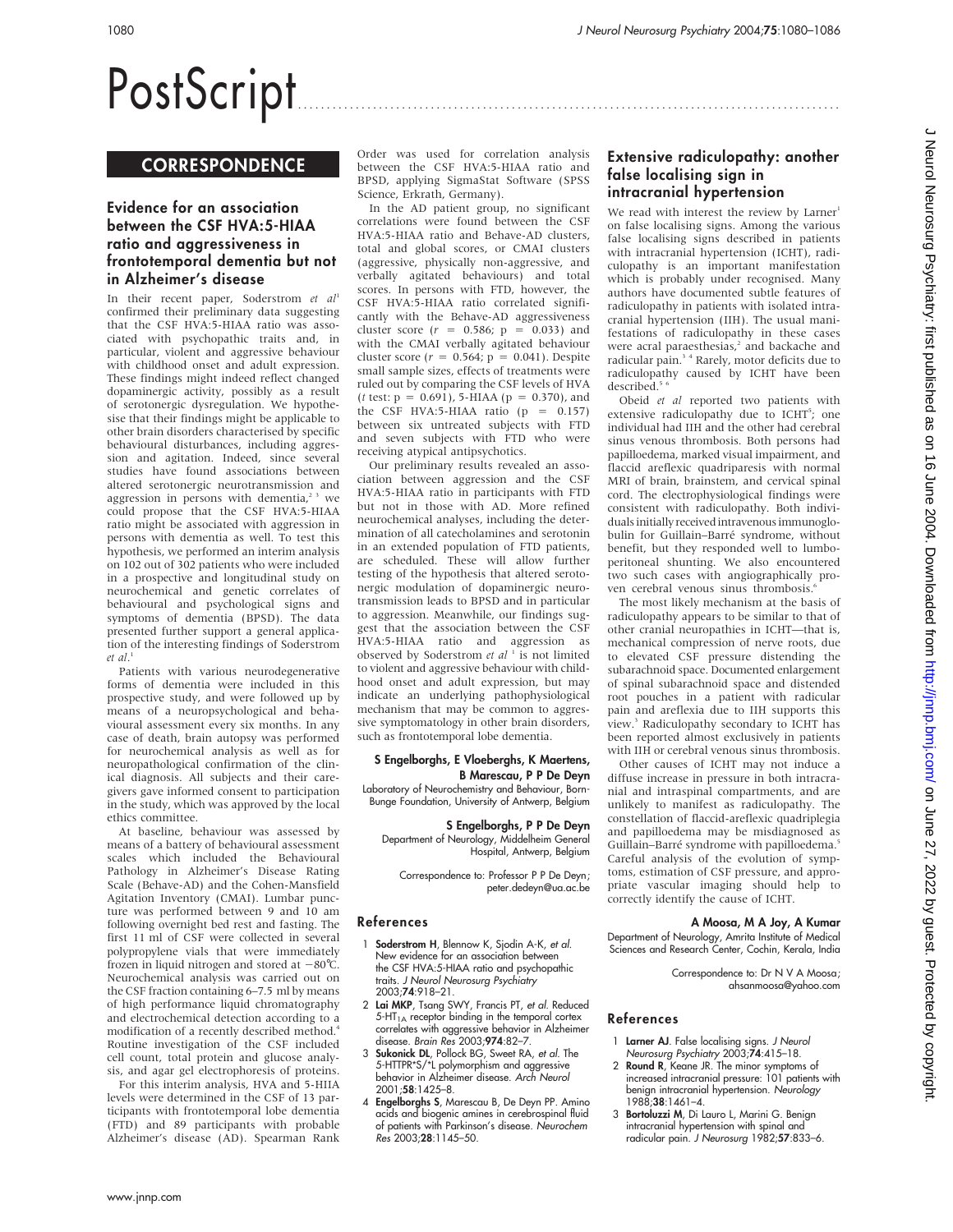- 4 Santinelli R, Tolone C, Toraldo R, et al. Familial idiopathic intracranial hypertension with spinal and radicular pain. Arch Neurol 1998;55:854–6.
- 5 Obeid T, Awada A, Mousali Y, et al. Extensive radiculopathy: a manifestation of intracranial hypertension. Eur J Neurol 2000;7:549–53.
- 6 Moosa A, Kishore A, Gupta AK, et al. Blindness, ophthalmoplegia and extensive radiculopathy- an unusual clinical syndrome in intracranial sinovenous thrombosis. Neurol India (in press).

#### Role of entacapone in later Parkinson's disease not yet established

The study by Brooks and Sagar,<sup>1</sup> along with a number of previous others, demonstrates benefit for the catechol-O-methyltransferase (COMT) inhibitor entacapone when compared with placebo in Parkinson's disease (PD). However, this is insufficient evidence to justify the authors' conclusion that ''it appears logical to employ levodopa combined with entacapone routinely''. The important issue is not whether entacapone is more efficacious than placebo, but whether it is more or less clinically effective and cost effective than the other available treatments for patients with PD that is no longer adequately controlled by levodopa alone. Other available agents—including dopamine agonists and monoamine oxidase type B (MAOB) inhibitors—have also shown efficacy when compared with placebo. The paper would have benefited from a balanced discussion of the merits of entacapone compared with these other available treatment options.

Such a discussion is likely to have been inconclusive, however, as there is a dearth of reliable evidence on the best treatment for PD, at any stage of the disease, since very few trials directly comparing active treatments have been undertaken.<sup>2</sup> Companies are reluctant to undertake such trials, as it is not in their commercial interests to risk studies that might show their product to be inferior to that of a competitor. For this reason, independently funded trials—such as the current PD MED trial in the UK<sup>3</sup>-should be supported to provide the reliable evidence on comparative efficacy needed to enable clinicians to make informed treatment decisions. Analysis, presentation and interpretation of the results of independent studies are also likely to be more objective than those of commercial studies. The potential for bias in commercial trials has recently been highlighted by systematic reviews and journal editors for example ''systematic bias favours products which are made by the company funding the research"<sup>4</sup> and "scientific studies can be manipulated in many ways to give results favourable to companies"

There are problems with the trial reported by Brooks and Sagar, and these are common to many PD trials, which are generally of poor methodological quality.<sup>2</sup> In a progressive condition such as PD, it is important to evaluate the long term effects of treatment, and six months follow up is inadequate. The outcome measures used should reflect the impact of treatment on the patients' own perception of their functioning and quality of life, not that of clinicians as with the Unified Parkinson's Disease Rating Scale (UPDRS). It is unclear how well the data obtained from on-off diaries correlates with global quality of life. True intention to treat (ITT) analysis was not performed, since patients who withdrew from treatment were excluded from the analysis—ITT analysis requires such patients to be followed up and included in the analysis according to the arm to which they were allocated even if they have withdrawn from allocated therapy.<sup>6</sup> Nearly 50% more patients (24.1%  $\nu$  16.5%) dropped out of the entacapone arm than from the placebo arm and, in progressive diseases such as PD, dropout bias tends to favour the active treatment.<sup>7</sup> Thus, although COMT inhibitors are welcome additions to the treatment options in PD, large, rigorously conducted comparative trials, assessing the long term impact on patient-rated measures of overall quality of life, are still needed to define their role in routine clinical practice.

#### K Wheatley, N Ives, R Gray

University of Birmingham Clinical Trials Unit, University of Birmingham, Birmingham, UK

#### C Clarke

City Hospital, Birmingham, UK

Correspondence to: Professor K Wheatley, Birmingham Clinical Trials Unit, University of Birmingham, Park Grange, 1 Somerset Road, Edgbaston, Birmingham B15 2RR, UK; k.wheatley@bham.ac.uk

Competing interests: We are investigators in the PD MED trial and thus have a vested interest in obtaining objective evidence on the best treatment for PD. CC has received honoraria for lectures, consultancy fees, and travel expenses from the manufacturers of many of the drugs discussed.

#### References

- 1 **Brooks DJ**, Sagar H, the UK-Irish Entacapone Study Group. Entacapone is beneficial in both fluctuating and non-fluctuating patients with Parkinson's disease: a randomised, placebo controlled, double blind six month study. J Neurol Neurosurg Psychiatry 2003;74:1071–9.
- 2 Wheatley K, Stowe RL, Clarke CE, et al. Evaluating drug treatments for Parkinson's<br>disease: how good are the trials? *BMJ*<br>2002;**324**:1508–11.
- 3 PD MED: A phase III Parkinson's disease trial. www.pdmed.bham.ac.uk (accessed 17 March  $2004$
- 4 Lexchin J, Bero LA, Djulbegovic B, et al. Pharmaceutical industry sponsorship and research outcome and quality: systematic review. BMJ 2003;326:1167–70.
- 5 Smith R. Medical journals and pharmaceutical companies: uneasy bedfellows. *BMJ*<br>2003;**326**:1202–5.
- 6 Collins R, Peto R, Gray R, et al. Large-scale randomized evidence: trials and overviews. In: Weatherall D, Ledingham JGG, Warrell DA, eds. Oxford Textbook of Medicine, Volume 1. London: Oxford University Press, 1996:21–32.
- 7 Gray R, Stowe RL, Hills RK, et al. Non-random drop-out bias: intention to treat or intention to cheat? [Abstract] Control Clin Trials 2001;22:38S–39S.

#### Portal-systemic shunts, manganese, and parkinsonism

I read with interest the article by Yoshikawa and colleagues.<sup>1</sup> The authors reported the case of a 44 year old woman with hereditary haemorrhagic telangiectasia (Rendu-Osler-Weber disease) involving the liver, who had raised serum concentrations of manganese, hyperintense areas in the basal ganglia on T1 weighted magnetic resonance images, and levodopa unresponsive parkinsonism. Naturally, I agree that the parkinsonism in this case is most probably related to portalsystemic (portal-venous) shunts. There are, however, two points that deserve clarification.

First, it is not entirely clear whether their fig 2 (left panel) shows portal-systemic or arteriovenous shunts. The authors say that the figure shows a selective angiogram of the superior mesenteric artery. If that were the case, there should not be a ''feeding artery'' involved in the intrahepatic shunts (as they state in the legend to fig 2). Instead, the figure would show the portal vein and portalsystemic shunts (that is, portal phase of the angiogram). If, on the other hand, the catheter were in the coeliac artery (as they mention in the text), then the figure would probably correspond to the arterial phase of the angiogram and show a feeding artery (the hepatic artery) and arteriovenous (not portalsystemic) shunts. Interestingly, there is evidence to suggest that both types of shunt may be necessary for the development of neurological complications in the presence of an intact (or mostly preserved) hepatic parenchyma.<sup>2</sup> Thus excessive quantities of potentially toxic substances (for example, ammonia, manganese) passing directly from the gut to the systemic circulation through portal-systemic shunts could be rapidly cleared by a normal liver as long as the hepatic arterial blood flow is adequate.

Second, Yoshikawa and colleagues claim that the parkinsonism of their patient was induced by manganese. While this is a reasonable working hypothesis, the authors provide no direct evidence supporting such a statement. The fact that serum manganese was raised does not necessarily imply that manganese played a key role in the pathogenesis of parkinsonism. Indeed, their patient lacked various clinical features often seen in cases of manganese induced parkinsonism<sup>3</sup> (for example, cock walk and propensity to fall backwards).

Levodopa unresponsive parkinsonism is a well known manifestation of chronic non-Wilsonian hepatocerebral degeneration.<sup>4</sup> Although blood concentrations of ammonia were within the normal range in the case reported by Yoshikawa and colleagues, the possibility of transient abnormal increases of ammonia occurring particularly after meals was not investigated.

#### R de la Fuente-Fernández

Division of Neurology, Hospital A Marcide, Estrada San Pedro-Catabois s/n, 15405 Ferrol, A Coruña, Spain

Correspondence to: Dr Raúl de la Fuente-Fernández, rfuente@medynet.com

#### References

- 1 Yoshikawa K, Matsumoto M, Hamanaka M, et al. A case of manganese induced parkinsonism in hereditary haemorrhagic telangiectasia. J Neurol Neurosurg Psychiatry 2003;74:1312–14.
- 2 Yilmaz S, Kirimlioglu V, Katz D, et al. An attempt to decrease ammonia levels after portacaval anastomosis in dogs: hepatic periarterial neurectomy. Dig Dis Sci 2002;47:1943–52.
- 3 Calne DB, Chu NS, Huang CC, et al. Manganism and idiopathic parkinsonism: similarities and differences. Neurology 1994;44:1583–6.
- 4 Adams RD, Victor M, Ropper AH. Principles of neurology, 6th ed. New York: McGraw-Hill, 1997.

#### Authors' reply

We are pleased to have an opportunity to comment on the important issues raised by Dr de la Fuente-Fernández regarding a case of hereditary haemorrhagic telangiectasia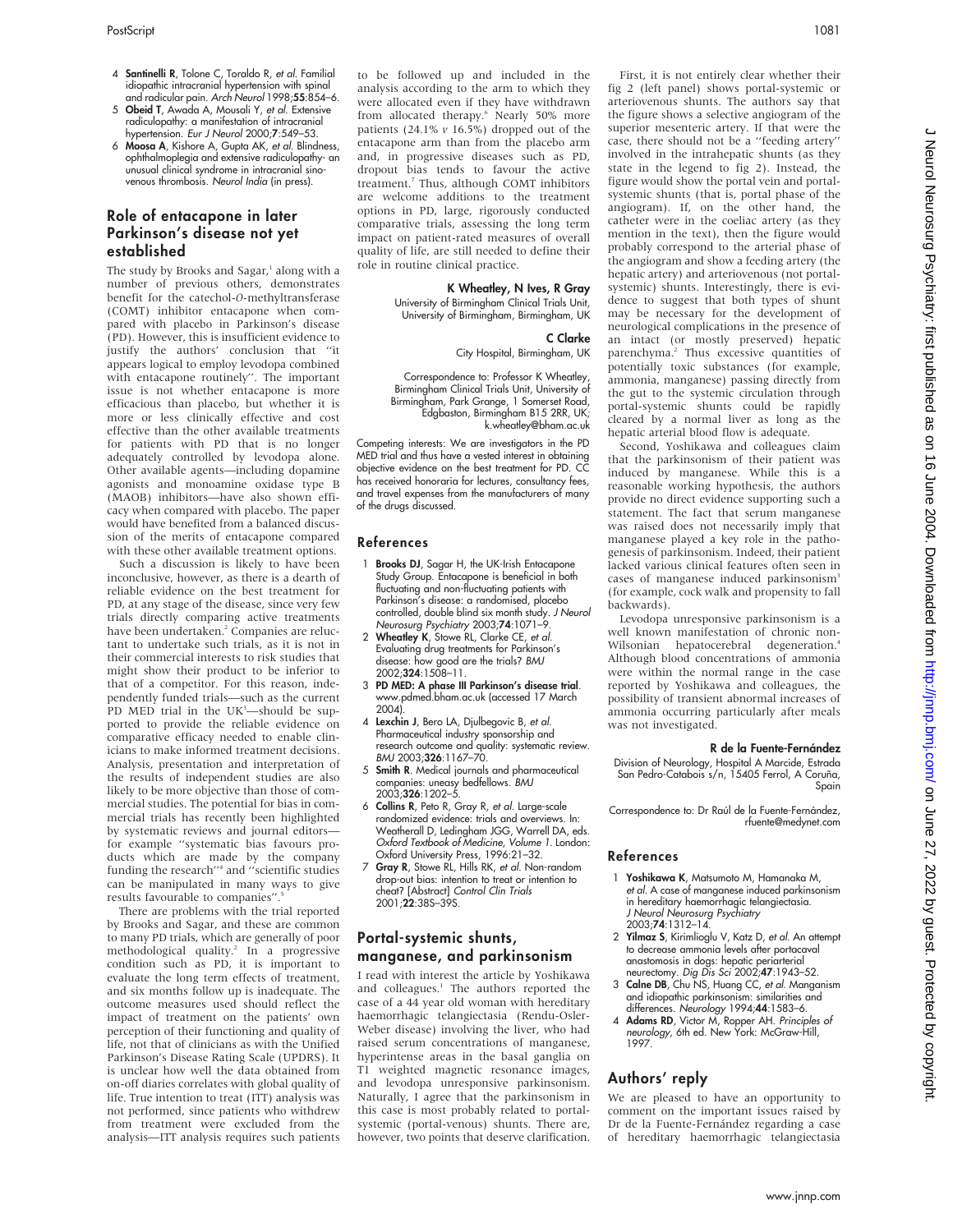with parkinsonism. Raised serum manganese combined with the abnormal findings in cranial magnetic resonance imaging and abdominal angiography were the rationale for our conclusion that the parkinsonism in our patient was induced by manganese that had accumulated because of portal-systemic shunting.

About the angiogram: the angiogram of the superior mesenteric artery presented in our manuscript showed a dilated feeding artery, a dense mottled hepatogram, and early filling of the hepatic vein. These findings concerned the arterial phase. The intrahepatic arteriovenous shunts were definite diagnostic evidence of hereditary haemorrhagic telangiectasia but not of portal-systemic shunts. We therefore agree with Dr de la Fuente-Fernández that we should have presented another angiogram in the portal phase showing a hypoplastic portal vein with abnormal vessels between the mesenteric and inferior vena cava to confirm the portal-systemic shunt.

About the parkinsonism: after the failure of treatment by levodopa, we took other measures to relieve the parkinsonism; for example, we persuaded the patient to avoid manganese-rich foods such as blueberries. Fortunately, her serum manganese gradually decreased below the normal upper limit during the next six months, and her neurological symptoms became less prominent. Alleviation of parkinsonism in inverse proportion to serum manganese concentrations suggests that the parkinsonism in this case may have been caused by manganese accumulation, and that the patient was in the early stage of manganese intoxication in which neurological symptoms were incomplete and partially reversible.

About transient hyperammonaemia: we searched for cases of hyperammonaemia related parkinsonism, and finally found a case with portal-systemic encephalopathy and parkinsonism which disappeared after treatment of the portal-systemic shunting.<sup>1</sup> The mechanism of parkinsonism in that case is certainly open to debate, as hyperammonaemia is generally thought to cause disturbance of consciousness or negative myoclonus rather than parkinsonism. We do not deny the possibility that our patient may have had a transient increase in serum ammonia, though it seems unlikely when there had never been a disturbance of consciousness.

#### K Yoshikawa, M Nakagawa

Department of Neurology, Research Institute for Neurological Diseases and Geriatrics, Kyoto Prefectural University of Medicine, 465 Kawaramachihirokoji, Kamigyo-ku, Kyoto 602-8566, Japan

> Correspondence to: Dr K Yoshikawa, kyoshika@koto.kpu-m.ac.jp

#### Reference

1 Federico P, Zochodne DW. Reversible parkinsonism and hyperammonaemia associated with portal vein thrombosis. Acta Neurol Scand 2001;103:198–200.

#### Intraventricular assessment of preoperative electrographic recordings

The paper by Song  $et$   $al<sup>1</sup>$  describes the placement of intraventricular arrays with endoscopic assistance for preoperative electrographic recordings for epilepsy surgery. The 4.2 mm external diameter rigid endoscope was introduced up to the temporal ostium from where the arrays were advanced until a point of resistance was felt.

In our paper<sup>2</sup> we reported the use of a 1.2 mm outer diameter semirigid endoscope to explore the contents of the ventricles prior to electrode placement, with direct visual assessment of the final electrode position, which helped us obtain appropriate preresection electrographic recordings. Perhaps it would be more convenient to use semirigid endoscopes or slim fibrescopes to fully visualise the ventricle as well as flexible arrays to avoid electrode displacement resulting in unintentional cerebral lesions.

#### O H Jiménez

Dept Neurosurgery, Hospital General ''Dr. Miguel Silva'', Secretaría de, Salud de Michoacán, Mexico

#### N Nagore

Dept Neurosurgery, Universidad Michoacana de San Nicolás de Hidago, Morelia, Michóacán, CP 58000, Mexico

> Correspondence to: Dr O Jimenez, ohjv@yahoo.com.mx

#### References

- Song JK, Abou-Khalil B, Konrad PE. Intraventricular monitoring for temporal lobe epilepsy: report on technique and initial results in eight patients. J Neurol Neurosurg Psychiatry 2003;74:561–5.
- 2 Jiménez O, Leal R, Nagore N. Minimally invasive electrodiagnostic monitoring in epilepsy surgery. Br J Neurosurg 2002;16:498–500.

#### Parkinsonism and persistent vegetative state after head injury

Matsuda et al recently reported three patients with a persistent vegetative state (PVS) after severe head injury who, after recovering from prolonged disturbance of consciousness, presented parkinsonian features (mainly rigidity and hypokinesia) which improved after levodopa treatment.<sup>1</sup> MRI studies showed lesions in the dorsolateral midbrain and cerebral peduncles suggesting axonal injury involving the dopaminergic system (substantia nigra and ventral tegmental area). Similar observations were made in a series of 125 patients with severe vegetative state following head injury (survival time 1–10 years). Nineteen of 49 patients surviving in fully developed or mild recovery stages of PVS initially presented with severe to moderate, mainly symmetrical, parkinsonian symptoms (amimia, rigidity, hypokinesia, convergence disorders). Following levodopa treatment, 11 patients showed incomplete and four full improvement of both the PVS and parkinsonism, while four patients showed complete recovery from both syndromes. However, in 15 patients—despite good recovery from the initial PVS and other neurological symptoms (spasticity, frontal and cerebellar symptoms), and long term levodopa treatment—a progressive parkinsonian syndrome (rigidity, hypokinesia) developed; in six patients this was associated with unilateral or bilateral resting tremor. In MRI studies done in 34 patients, 32 showed unilateral or bilateral lesions in the midbrain involving both the dorsolateral tegmentum and the cerebral peduncles.<sup>2</sup>

Neuropathological studies were undertaken in 32 patients surviving without essential improvement of the PVS for at least two

months after head injury. Parkinsonian syndromes were severe in seven, moderate in five, and mild in four.<sup>3</sup> In addition to older haemorrhages or necroses in the striatum  $(n = 6)$ , globus pallidus and thalamus  $(n = 8)$ , all brains revealed multiple lesions in the rostral brain stem with unilateral or bilateral focal lesions in the substantia nigra, vascular lesions in the lateral and dorsolateral midbrain in seven, and symmetrical postanoxic cellular depletion and gliosis or unilateral necroses in the substantia nigra in one case each. In nine cases, there was a good correlation between the severity of clinical parkinsonian signs and the severity and extent of nigral lesions; three patients showed severe parkinsonian signs associated with only mild nigral damage, but there was severe bilateral damage to the globus pallidus in two. In four patients the expression of clinical parkinsonian signs was more severe than the anatomical lesions, in particular the damage to the substantia nigra. The distribution pattern of the brain stem lesions correlated with the sequelae of transtentorhinal shifting caused by increased intracranial pressure; direct or ''primary'' traumatic lesions to the oral brain stem usually cause acute death, as seen in two young men with rupture of the diencephalon and acute haemorrhage into the substantia nigra or midbrain following severe and acute fatal head injuries. However, in rare patients with long survival following head injury, symmetrical necrosis of the substantia nigra without a clinical parkinsonian syndrome has been reported.4

The clinical phenotype of post-traumatic parkinsonism often resembles that in postencephalitic parkinsonism, both showing akinesia, rigidity, hypomimia, rare tremor, and optomotor and vegetative disorders. Both the lesion pattern and the therapeutic efficacy of long term levodopa treatment suggest a dysfunction of the striato-nigral dopaminergic system which, however, may show progressive decompensation in some patients with long lasting PVS after severe head injury.

#### K A Jellinger

Institute of Clinical Neurobiology, Kenyongasse 18, A-1070 Vienna, Austria

Correspondence to: Dr Kurt A Jellinger, kurt.jellinger@univie.ac.at

#### REFERENCES

- 1 Matsuda W, Matsumura A, Komatsu Y, et al. Awakenings from persistent vegetative state: report of three cases with parkinsonism and brain stem lesions on MRI. J Neurol Neurosurg Psychiatry 2003;74:1571–3.
- 2 Kothbauer P, Gerstenbrand G, Jellinger K. Concerning the question of posttraumatic parkinsonian syndromes. Meeting of the Austrian Parkinsonian Society, Vienna, 1977. Roche-Fortbildungs-Service, 1977:1–6.
- 3 Jellinger K, Seitelberger F. Protracted posttraumatic encephalopathy. Pathology, pathogenesis, and clinical implications. J Neurol Sci 1970;104:51–94.
- 4 Huhn B, Jakob H. Traumatic brain stem lesions with long-term survival. Contribution to the pathology of substantia nigra and the pontine<br>syndrome. N*ervenarzt* 1970;**41**:326–34.

#### Authors' reply

We greatly appreciate the thoughtful comments offered by Dr Jellinger, and his interest in our report of three cases in a persistent vegetative state (PVS) after severe head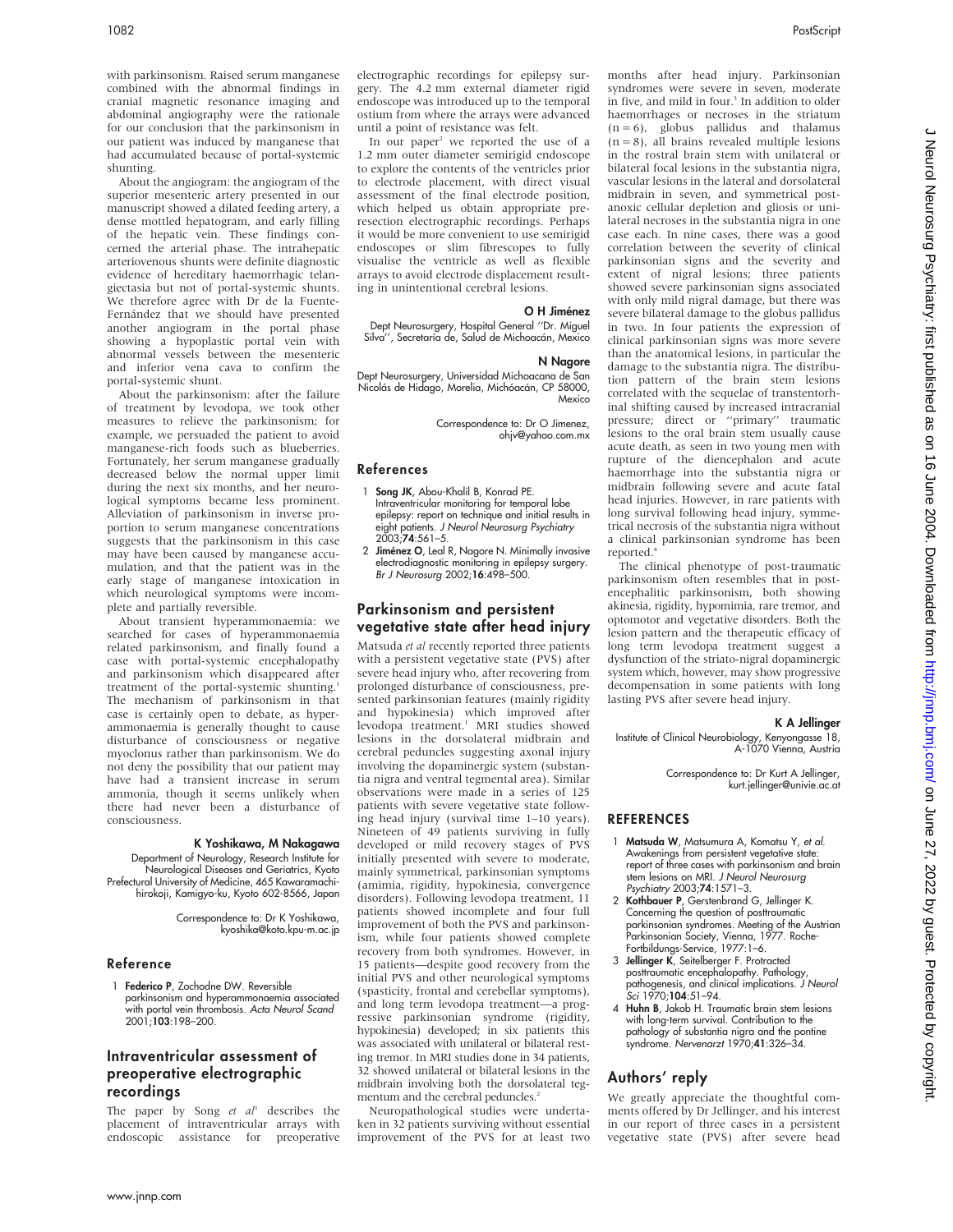injury, who recovered from a prolonged disturbance of consciousness after they were given levodopa.

Jellinger et al reports that in cases of prolonged post-traumatic coma the brains showed multiple lesions of primary and secondary traumatic origin and that the highest incidence of lesions was found in the rostral brain stem. These were considered to be almost exclusively of secondary origin, resulting from cerebral and peripheral circulatory disorders, post-traumatic oedema, and increased intracranial pressure. Primary (direct) traumatic lesions to the rostral brain stem usually cause acute death.<sup>2</sup> In contrast to this report, the brain stem injuries in our cases suggested by MRI may have been the primary traumatic lesions. All these cases showed high intensity lesions in the dorsolateral midbrain on T2 weighted MRI.<sup>1</sup> These findings implied that the midbrain was injured by tentorial compression induced by translatory and rotatory acceleration when the cranium was struck in its sagittal axis, or by posterolateral damage. MRI findings, particularly in the acute stage, are useful for evaluating primary brain damage.<sup>3</sup> Furthermore, another distinctive feature of our cases was that the anatomical distribution of the lesions was not multifocal but was localised in the cerebral peduncle or the dorsolateral midbrain, implying diffuse axonal injury involving the substantia nigra or the ventral tegmental area.<sup>1</sup> The neuroradiological findings, the clinical features of extrapyramidal dysfunction, and the efficacy of levodopa treatment all strongly suggest that the dopaminergic pathways were selectively damaged and caused defects in the nigrostriatal, mesocortical, or mesolimbic system.

As Dr Jellinger indicates, progressive decompensation in levodopa treatment is a considerable problem. However, not all our patients have required permanent medication: an example is case 1 in our report. whose recovery was sustained even after the levodopa treatment was discontinued. Some patients may need levodopa only as a trigger agent at the start of treatment to interrupt the vicious cycle of exhaustion of neurotransmitter. However, discriminating which cases fall into this category is very difficult and withdrawal of medication involves ethical problems.

In recent neuropathological and neuroradiological studies on PVS after traumatic brain injury,<sup>4–6</sup> the most common structural abnormalities were diffuse axonal injury involving the corpus callosum, the dorsolateral aspect of the rostral brain stem,<sup>5</sup> and the thalamus.<sup>6</sup> Although the clinical features will vary in such cases, a take-home message which we learned from our three cases is that in any group of patients with PVS after severe head injury there may be some whose dopaminergic systems may have been selectively damaged; such individuals may respond to levodopa treatment. It is necessary to accumulate a great deal more clinical experience and data to elucidate the pathogenesis and pathophysiological mechanism of posttraumatic PVS. We respect Dr Jellinger's careful observations and descriptions of his cases of prolonged post-traumatic coma, and look forward to further views from him on this topic.

#### W Matsuda, Y Komatsu

Department of Neurosurgery, Tsukuba Medical Centre Hospital, 1-3-1 Amakubo, Tsukuba, Ibaraki 305- 0005, Japan A Matsumura, K Yanaka

Department of Neurosurgery, Institute of Clinical Medicine, University of Tsukuba, 1-1-1 Tennodai, Tsukuba, Ibaraki 305-8575, Japan

> Correspondence to: Dr Wakoto Matsuda, wako@mua.biglobe.ne.jp

#### References

- 1 Matsuda W, Matsumura A, Komatsu Y, et al. Awakenings from persistent vegetative state: report of three cases with parkinsonism and brain stem lesions on MRI. J Neurol Neurosurg Psychiatry 2003;74:1571-3.
- 2 Jellinger K, Seitelberger F. Protracted posttraumatic encephalopathy. Pathology, pathogenesis, and clinical implications. J Neurol Sci 1970;104:51–94.
- 3 Matsumura A, Mitsui I, Ayuzawa S, et al. Prediction of reversibility of the brain stem dysfunction in head injury patients. In: Nakamura N, ed. Recent advances in neurotraumatology. Tokyo: Springer-Verlag, 1993:192–5.
- 4 Matsumura A, Meguro K, Shibata Y, et al. Persistent vegetative state [letter]. J Neurosurg 1998;89:895–6.
- 5 Kampfl A, Franz G, Franz A, et al. The persistent vegetative state after closed head injury: clinical and magnetic resonance imaging findings in 42 patients. J Neurosurg 1998;88:809-16.
- 6 Adams JH, Graham DI, Jennett B. The neuropathology of the vegetative state alter an<br>acute brain insult. *Brain* 2000;**123**:1327–38.

## BOOK REVIEWS

#### Year book of neurology and neurosurgery 2003

Edited by Scott R Gibbs and Ashok Verma. Published by Mosby, Philadelphia, 2003, pp 337, £73.99 (hardback). ISBN 0-323- 02058-5

Every year, countless journals publish myriad neurology and neurosurgery papers. There is immense attraction in the notion of a single volume yearbook that selects and comments upon the best. So, how well does the Yearbook of neurology and neurosurgery succeed in informing about significant advances in knowledge outside my own subspecialty area for 2003? The editors draw their selection from a survey of 500 journals, with something from most of those with big impact. Thirty seven associate editors assisted by reviewing the various subspecialty areas; of these all except 11 come from North America, of whom 9 are neurosurgeons rather than neurologists, an intriguing imbalance.

Papers selected cover every conceivable subspecialty, and sometimes the inconceivable. New gene mutations abound, illuminating case histories are provided, we learn that the visual cortex is hyper-excitable in migraineurs, and about informed consent in neurosurgery, and we are treated to pictures of new cranial remodelling devices for treating craniosynostosis. To provide a critical review of such a diversity of subject matter would be an impossibility. All one can do is to congratulate the editors for highlighting a selection of topics that opens one's eyes to the dazzling diversity of our specialty. Nevertheless, you would not go to a yearbook for a comprehensive review of developments in a particular subspecialty. Therefore, this is essentially armchair reading, and none the less useful for that.

Each article is summarised in half a page or so under the headings introduction (or background), methods, results, and conclusion. This is followed by a brief editorial comment, often interesting and pithy. At least some of this signed editorial comment is derived verbatim, or with only minor paraphrasing, from editorial comment in the journal originally publishing the chosen paper. $\frac{1}{1}$  So whose opinion are you really reading in the yearbook?

Although interestingly informative outside one's subspecialty, one does need to ask whether the concept of a single volume yearbook isn't becoming submerged by the sheer volume of potentially eligible papers published each year. And, although this 2003 yearbook arrived on my desk in December 2003, it predominantly covers papers published in 2001, with some from early 2002, and an occasional hangover from 2000. So, it isn't that up to date. I guess libraries will buy it, partly out of habit. But for individuals, £74 is a steep price for neurological coffee table reading.

#### M Donaghy

#### Reference

1 Donaghy M. Assessing the risk of drug-induced neurological disorders: statins and neuropathy. Neurol 2002;58:1321–2.

#### Catatonia: a clinician's guide to diagnosis and treatment

Max Fink, Michael Alan Taylor. Cambridge: Cambridge University Press 2003, pp 210, £50.00 (hardback). ISBN 0-521-82226-2.

This nicely produced book reviews one of the historically most interesting, but clinically still very important, disorders of neuropsychiatry. Catatonia, described by Kahlbaum in the latter half of the 19th century, was hijacked by Kraepelin to be incorporated into his concept of dementia praecox, and almost disappeared from the literature in the first half of the 20th century, being finally eclipsed by the introduction of effective psychotropic drugs thereafter. But, as Fink and Taylor explore here, catatonia as a diagnosis is still a diagnostic challenge, with causes far beyond schizophrenia and a syndrome with effective treatment, notably, but not exclusively electroconvulsive therapy (ECT).

For those interested in the cerebral basis of psychiatry, a condition with the main presenting signs of mutism, immobility, negativism, posturing, stereotypy, and echophenomena cannot fail to attract attention, and the many faces of catatonia (title, chapter 3) are an olla podrida of neuropsychiatry. It is refreshing to find reference to Leonhard's work and the cycloid psychoses in a text from American authors, who are thoroughly appreciative of the European literature on their subject, and shyly critical of DSM-IV. Their overall conclusions are clear. Catatonia is a common stable syndrome, neuroleptic malignant syndrome is malignant catatonia, catatonia is not usually associated with schizophrenia, and it is a syndrome of motor dysregulation with a good prognosis—if identified and treated early. This book is a pleasure to read, but should be on the imperative reading list for all psychiatric trainees to inform them about the history of their discipline, the importance of neuropsychiatry, and how to write clearly.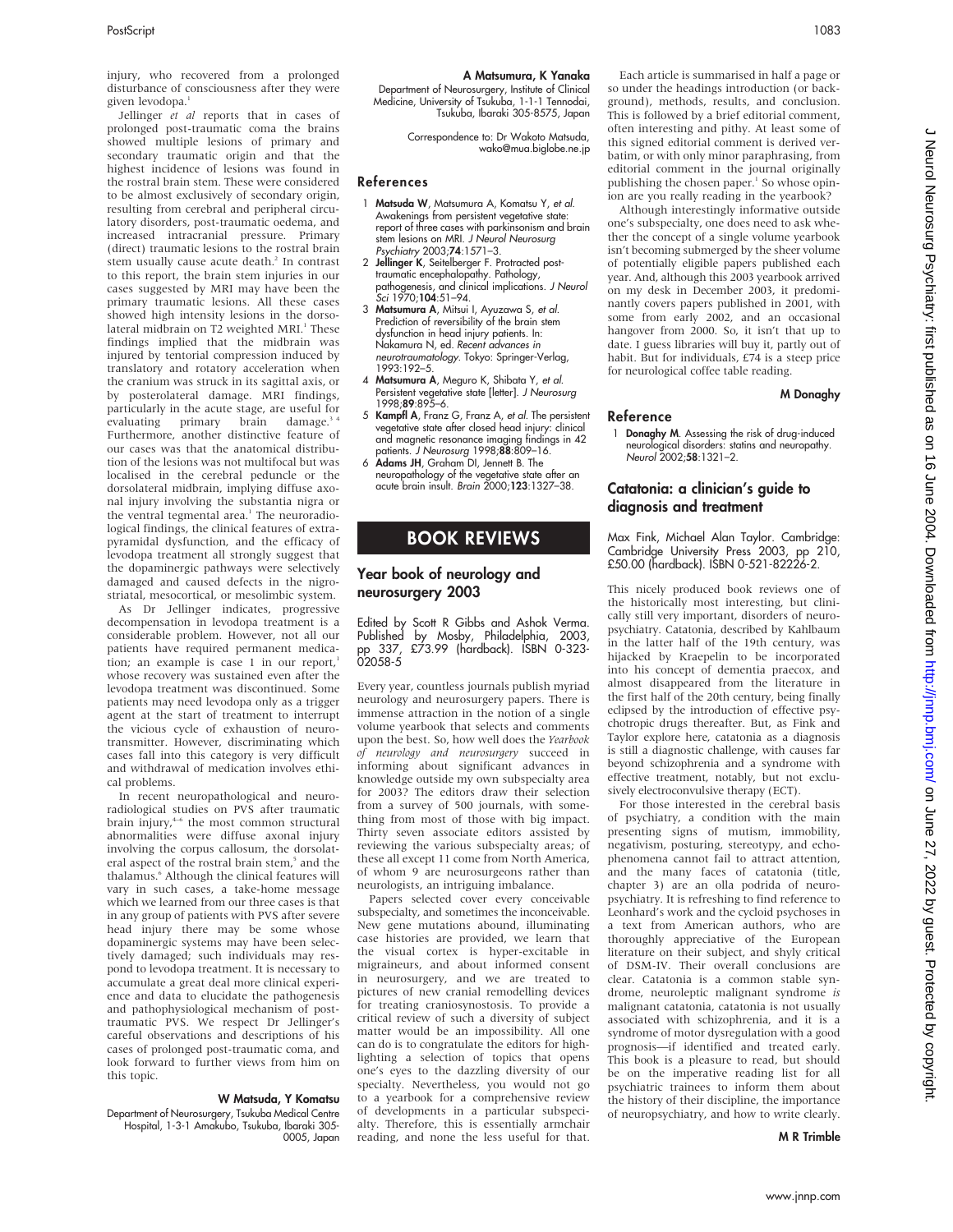## New Oxford textbook of psychiatry, vols 1 and 2

M G Gelder, Jaun Lopez-Ibor Jr, Nancy C Andreasen, eds. Oxford: Oxford University Press 2003, pp 2432, £125.00. ISBN 0-19- 852810-8

The New Oxford textbook is the latest and largest from the Oxford textbook of psychiatry's stable. The book was originally published in 2000 and has recently appeared in paperback. This is the best modern British textbook of psychiatry. It is over 2000 pages long and comes in two stout volumes. The international editorship is led by Michael Gelder, Emeritus Professor of Psychiatry at Oxford, with Spanish (Jaun Lopez-Ibor) and American (Nancy Andreasen) co-editors. The book is inevitably based on a myriad of individual contributions although the choice of contributor and standard of editing is exemplary.

The first volume covers general issues and the scientific basis of psychiatry, including a number of reviews of neurobiology. Interestingly, psychodynamic contributions have a separate section. The remainder of the first volume is taken up with coverage of the clinical syndromes of adult psychiatry, including substantial coverage of dementia.

The second volume includes review of special topics with a number of articles on aspects of the psychiatry and medical conditions. This includes a useful chapter on neurological disease by Maria Ron, and on epilepsy by Brian Toone. The remaining part of the second volume addresses the psychiatric subspecialties as well as having a substantial section on psychiatric treatments, both pharmacological and non-pharmacological.

This text is my personal first choice when I encounter a problem in the clinic that I want to look up—and I am rarely disappointed by what it says. This is a Rolls Royce of a textbook. There is a tendency to think of books as large as this one (particularly at a price of £125 even for the paperback) as suitable only for libraries. This would be a mistake. Despite its size and price this book's accessibility and comprehensiveness should make it the first choice as a postgraduate handbook, not only for psychiatrists but for neurologists and neurosurgeons too.

#### M Sharpe

#### The parallel brain: the cognitive neuroscience of the corpus callosum

Eran Zaidel, Marco Iacoboni. Massachusetts: The MIT Press, 2003, pp 576, £61.95. ISBN 0- 262-24044-0

Roger Sperry's research on the cognitive abilities of split-brain patients following callosal section is a landmark in the study of brain–behaviour relationships. His studies firmly established the role of the corpus callosum in inter-hemispheric information transfer. What have we learned more recently about the role of the corpus callosum in cognition? In this book Eran Zaidel (originally one of Sperry's students) and neurologist Marco Iacoboni present 22 chapters based on a 1996 NATO Advanced Science Institute that attempt to answer this question. The central focus is on the classic problem of why reaction time to respond to a light flashed in either visual field differs according to whether the ipsilateral or contralateral hand is used to respond (known as the Poffenberger effect, after the psychologist who described it in 1912). This is thought to reflect callosal information transfer between the hemispheres; the book uses anatomical, physiological, and behavioural perspectives to address the question of what information is transferred and how the transfer might take place. Many chapters are accompanied by commentaries and editorial comment, giving a flavour of the debates and controversies in the field. Perhaps reflecting the long interval between the original conference and this book, more recent studies that use functional neuroimaging techniques to investigate callosal function are relatively poorly represented. However, there is still much of interest in this otherwise comprehensive volume. The chapters generally have a basic scientific focus, but chapters on multiple sclerosis, dyslexia and alexia, schizophrenia, and attention deficit hyperactivity disorder also contain much that will interest the practicing clinician.

G Rees

#### Magnetic resonance imaging in stroke

Stephen Davis, Marc Fisher, Steven Warach, eds. Cambridge: Cambridge University Press 2003, pp 266, £80.00. ISBN 0-521-80683-6

This book does much more than its title would suggest. Although mainly concerned with magnetic resonance imaging (MRI) in stroke, the text actually covers single photon emission computed tomography (SPECT) and positron emission tomography (PET) imaging as well and containing one of the best chapters ever written on computed tomography (CT) in stroke. The approach and content reflect the predominance of neurologists among the editors and authors, with only a few radiologists, and is really aimed at neurologists and stroke physicians.

The scene is set in the first chapter with a discussion of the limitations of clinical diagnosis of stroke and the specific role that imaging can play in diagnosing the type and cause of stroke. There is a superb chapter on CT in acute stroke, which exemplifies how the role of imaging in any diagnostic process should be evaluated. Separately, there is a chapter on CT evaluation of cerebral blood flow, a useful and practical introduction to MRI, discussion of conventional structural MR techniques such as T2, FLAIR, and gradient echo sequences, and a section on MR angiography. Much of the rest of the book (about half of it) is given over to diffusion and perfusion MRI, including its evaluation in animal models, concepts of identifying the ischaemic penumbra, evaluation of transient ischaemic attacks, selection of patients for new therapies and drug development trials, and finally a chapter on MR spectroscopy and a (very short) chapter on functional MR after stroke.

Although written by MR enthusiasts, the text is tempered with some discussion of the drawbacks of MR, such as poorer patient accessibility (compared with CT) and problems of metallic foreign bodies. It also makes the point that, despite the huge interest in MR diffusion and perfusion imaging, the precise thresholds of defining irreversibly damaged tissue and tissue at risk are yet to be determined. Some aspects of

stroke MRI are not dealt with in much detail, for example classification or interpretation of white matter lesions (frequently found in stroke patients), or the identification and interpretation of microhaemorrhages on MR and how they might influence decisions regarding stroke treatment, or on using diffusion imaging to identify lesions in patients with milder strokes or at later time intervals after acute stroke (that is, not just the first few hours). There is very little on practical issues (perhaps reflecting the neurology rather than the radiology approach) such as how one assesses a stroke patient who is unable to speak prior to MR to make sure that it is safe for the patient to go into the magnet, and how one manages the patient while in the magnet with respect to factors such as oxygenation.

Some of the authors express personal views that not all readers will agree with. For example, in the chapter on assessment of a transient ischemic attack (TIA), the authors suggest that the definition of a TIA should be changed to one based on the presence or absence of certain imaging features. Although this clearly represents a personal opinion expressed by the authors, my objection to changing a classification that is so fundamental to stroke epidemiology and clinical practice is that only those with access to an MR scanner with diffusion imaging would be able to correctly diagnose a TIA using this new classification. Not only that, but the diagnosis of TIA might be dependent on the ability of the local radiologist or clinician to spot subtle features of recent ischaemia on diffusion, and on the timing of scanning after symptom onset.

I found it a little disappointing that a proportion of the perfusion images were presented in black and white when this is one technique which really requires colour display for proper interpretation and appreciation.

In summary, this is a useful textbook, particularly for neurologists or stroke physicians who need to understand more about imaging and its role in patient characterisation, decision making, and assessment of treatments in acute stroke. It's not just about MR and everybody with an interest in stroke should read the chapter on clinical efficacy of CT in acute cerebral ischaemia. At just over 250 pages it is easily digestible and yet also a useful reference. At £80.00 I think compared with other books on MR and on stroke it represents good value for money.

#### J M Wardlaw

#### Cortex and mind: unifying cognition

Joaquin M Fuster. Oxford: Oxford University Press 2003, pp 284, £47.95. ISBN 0-19- 514752-9

Joaquin Fuster is a distinguished American neuroscientist whose work has explored the neurophysiology of cognition, largely in animals, but with the ultimate goal of understanding how the human mind is implemented in the brain. His own research has focused particularly on the neuronal basis of working memory, revealing ''memory'' cells in the prefrontal cortex that help to retain the information an animal must ''keep in mind'' if it is to act appropriately after a delay—like the position of a covered well containing food. These prefrontal memory cells are a key component of an extensive cortical network required to maintain working memory, which also involves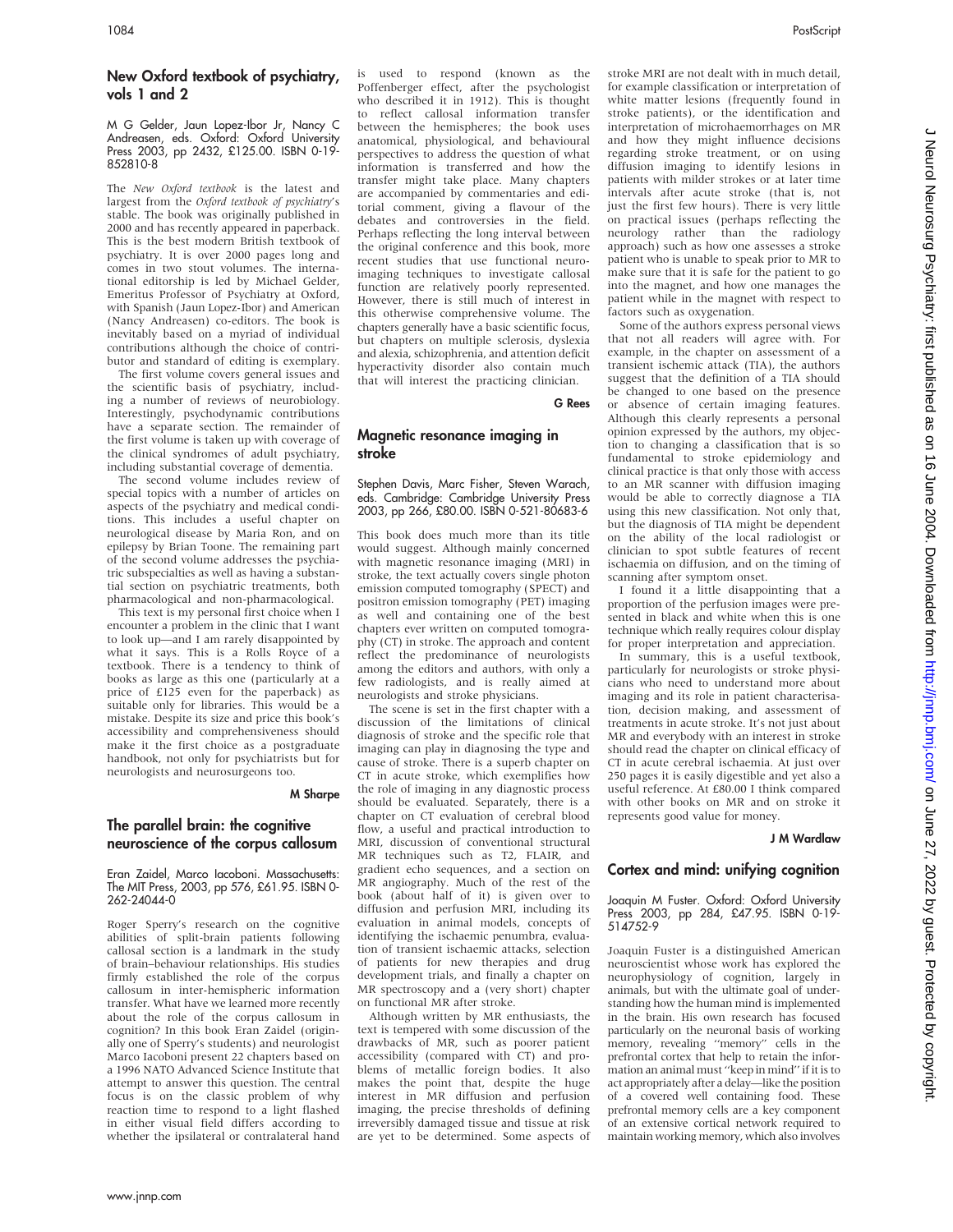Cortex and mind ranges far beyond the confines of Fuster's own experimental work. Its ambition is to describe how our key cognitive abilities—perception, memory, attention, language, and intelligence—emerge from the widely distributed cortical networks, or cognits in Fuster's terminology, which, he believes, represent the entirety of our knowledge. Fuster's interesting position is that interwoven and sometimes identical networks are involved in each of these cognitive functions, which are therefore far less well localised and less distinct than much of our contemporary quasi-phrenological thinking suggests: no cognitive function has a fully dedicated cortical area or network; conversely, a cortical network or representation is at the disposition of any and all functions.

This view has a good deal of appeal; perception is in part the reactivation of memory, attention is expressed in the changing content of perception, language and intelligence emerge from the categories that perceptual memory creates…and yet other observations, like the role of the medial temporal lobes in acquiring declarative memories, or of the fusiform gyrus in face perception or inferior parietal lobe in spatial awareness, seem to call for a more finely differentiated theory of cortical function than Fuster's general line of argument suggests.

Fuster's main thesis condemns him to repeat himself at times as he works through the roster of our cognitive functions, and he tends to a rather abstract style. But there is much fascinating information to be found here—I particularly enjoyed the closing chapters on language and intelligence—and anyone who is used to locating cortical functions on colourful scans will find cause for thought in these pages.

A Zeman

#### The bard on the brain understanding the mind through the art of Shakespeare and the science of brain imaging

#### Paul M Matthews, Jeffrey McQuain. New York: The Dana Press 2003, pp 222, £24.50. ISBN 0-9723830-2-6

One of the great challenges of popular science writing is to convey a coherent and consistent impression of scientific ideas while avoiding confusing, specialist terminology. The most useful tools for this task are metaphor and pictures. The Dana Press, publisher for the Charles A Dana Foundation, has as its mandate ''the provision of information about the personal and public benefits of brain research". With The bard on the brain, they have chosen to use the voice of William Shakespeare, the master craftsman of metaphor, to introduce the areas of human cognition that have attracted the most attention in recent functional imaging research. The logic behind this approach is that, as the authors explain, ''Shakespeare's genius derives from his keen insight into the human mind'' and that, in functional imaging, ''brain scientists finally have the means to address questions that Shakespeare so eloquently put forward four centuries ago''.

The book is a play in seven acts, each of which tackles a different field of research in cognitive neuroscience, including perception, language, the inner world of memory and emotions, and the breakdown of the mind in certain neuropsychiatric disorders. Within these acts, each scene examines a particular feature of the mind and illustrates how Shakespeare dissected and explored it in his own laboratory—the theatre. The scene opens with a quotation from a chosen play and a brief synopsis of the plot before moving on to discuss the hard neuroscience underlying this cognitive phenomenon as revealed by the latest neuroimaging techniques. For example, in discussing the role of the frontal lobes in attention shifting and the planning of behaviour, the example is chosen of Prince Hal, the wayward, youthful heir of Henry IV who purposely turns from the influence of Sir John Falstaff and his frivolous drinking companions in order to develop the resolve and strength of character which will later serve him well as King Henry V. This transformation is compared with the case of Phineas Gage, the 19th century rail worker who survived a dramatic penetrating injury to his cranium but consequently displayed a remarkable alteration in his personality. Recent computed tomography reconstructions of Gage's skull by Hannah and Antonio Damasio have clearly delineated the passage of the three foot tamping iron through the frontal cortex—the area ''responsible for the functioning of what we call a moral sense''.

The concept is an entertaining one and the authors have worked hard to bring it to life. The target audience presumably consists of people with no specialist knowledge of either Shakespeare or neurology and, if this is so, the reader will find plenty to hold his or her interest. The rich neuroscientific tableau ranges from Chomsky and language to the functional imaging of hallucinatory experience in schizophrenia, while the bite-sized chunks of Shakespeare successfully convey the bard's penetrating insight into the human psyche. The suggestion is that scientists, too, need to step outside the laboratory to find inspiration for their hypotheses. Lavish illustration with functional magnetic resonance imaging (fMRI), positron emission tomography, and single photon emission computerised tomography images, alongside numerous performance photos from well known theatre companies, give the book an enticing, coffee table appeal.

However, the book suffers from the contortions undergone in order to link the Shakespearian poetry to the scientific project. Take, for example, the use of Macbeth's grasping at an illusory dagger to introduce a discussion of the cerebellar control of complex motor acts, or the soliloquy from Hamlet's murderous uncle, Claudius, which begins ''O, my offence is rank, it smells to heaven'' as a cue to show fMRI pictures of ''areas of the brain that become active with smell''. In addition, the simplistic, rather than simplified, portrayal of functional imaging is coupled with brain images that are often unlabelled and poorly explained, giving the impression of a gaudy backdrop used to distract from an empty plot. The inherent danger in this approach is that, instead of facilitating public understanding of neuroscience, an aura of charmed infallibility is created. A brief mention of some of the limitations of functional imaging techniques would have helped to avoid this pitfall.

On balance, where this book succeeds, it does so due to the infectious enthusiasm of the authors. The tortuous metaphors and

fancy pictures do not help much. Dialogue between science and literature has come a long way since CP Snow gave his famous Rede Lecture on the two cultures in 1950. Non-scientists are devouring popular science books—perhaps scientists need to reciprocate the attention. The Bard on the brain could certainly be instrumental in encouraging us to get to the theatre more often.

C Butler

#### Parkinson's disease, diagnosis & clinical management

Stewart A Factor, William J Weiner. New York: Demos Medical Publishers 2002, pp 716, \$175.00. ISBN 1-888-799-50-1.

This multi-authored tome on Parkinson's disease (PD) admirably captures the complexity and diversity of the many clinical challenges and scientific problems that surround this common neurodegenerative disorder. Contributions over 58 chapters embrace an international body of expertise, with a pronounced north American emphasis, and range from discussing the early history of the condition to a welcome section on social issues, with in depth attention paid to the clinical presentation, including psychological features, structural and chemical pathology, theories of aetiopathogenesis, drug, surgical, and other treatments, and atypical and familial forms of parkinsonism. The text is generously referenced and well-illustrated with black and white figures. There are impressive chapters on the contribution of MPTP to our understanding of PD, genetic and environmental factors, and the drug classes employed in treatment as well as the complications of treatment, including dyskinesia and motor fluctuations. Proper attention is given to the management of psychosis and cognitive decline, with discussion of the relationship of these features in PD to dementia with Lewy bodies and Alzheimer type pathology. Future avenues of treatment, including neuroprotection and gene therapy, are also covered in this near encyclopaedic compendium, which is highly recommended for all those who treat patients with PD in neurology, geriatrics, and old age psychiatry departments, as well as research scientists in the field, and it should be required reading for all neurological trainees.

R Pearce

## Principles and practices of emergency neurology—handbook for emergency physicians

#### S M Shah, K M Kelly. Oxford: Oxford University Press, 2003, pp 454, £40.00, (paperback). ISBN 0521009804

This is a handbook based on an earlier larger book, Emergency neurology: principles and practice, in response to enquiries from emergency medicine residents about whether a handbook, based on this main text, would be available. This is the result. Whether it is justified in calling itself a handbook is hard to say. The area covers three of my hands (small!). It runs to over 400 pages with approximately 50 authors. It covers neurological examination and neurodiagnostic